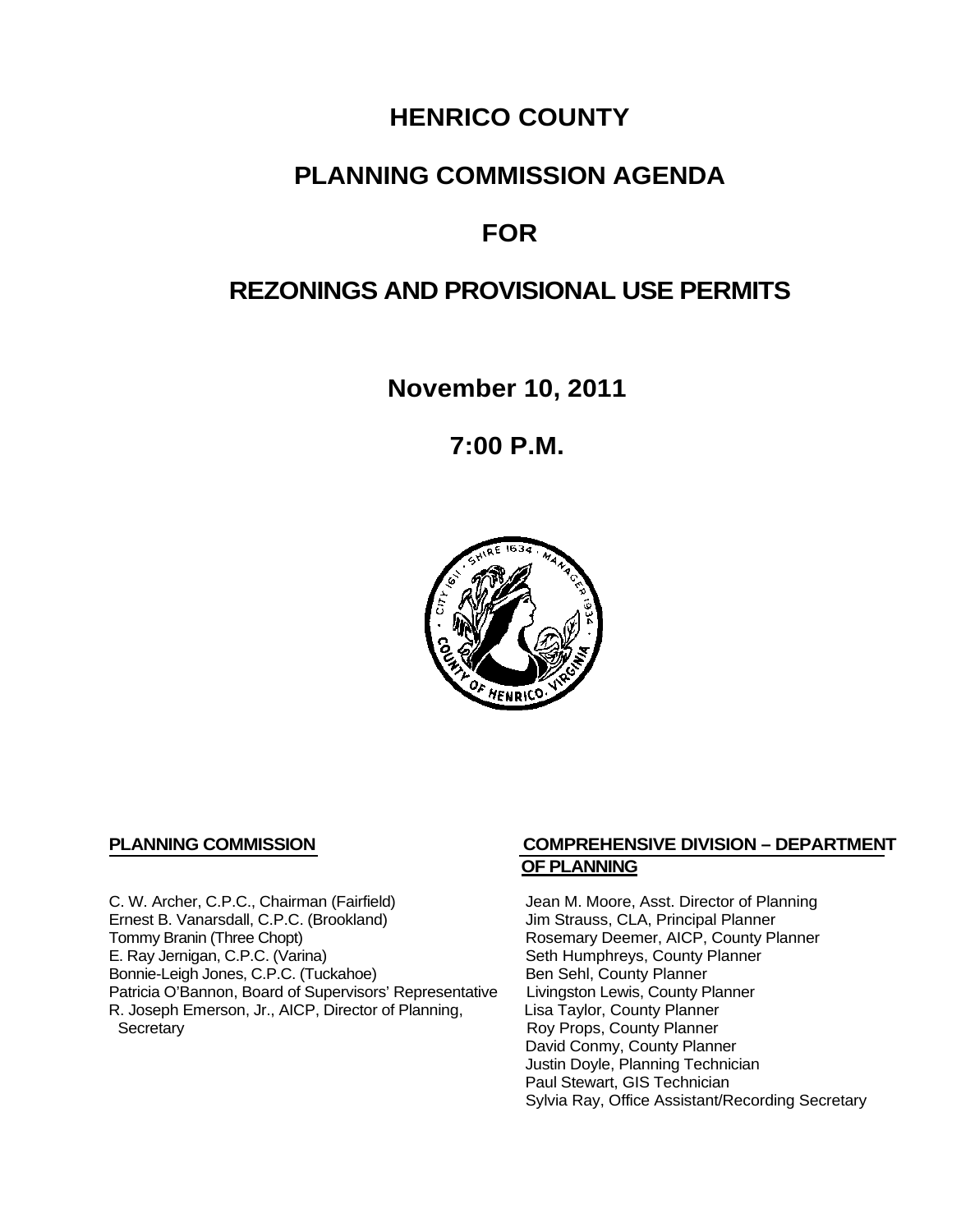#### **PLANNING COMMISSION REZONING MEETING FINAL AGENDA NOVEMBER 10, 2011**

#### **BEGINNING AT 5:30 P.M.**

**5:30 P.M. Dinner and Work Session:** Planning Department Large Conference Room to review and discuss a revision to the County's Zoning Ordinance to permit Places of Worship in additional Zoning Districts.

**BEGINNING AT 7:00 P.M.**

**WELCOME**

**PLEDGE OF ALLEGIANCE**

**RECOGNITION OF NEWS MEDIA**

**CALL TO ORDER**

**REQUESTS FOR WITHDRAWALS AND DEFERRALS: (0); (0)**

**REQUESTS FOR EXPEDITED ITEMS: (1)**

**CASES TO BE HEARD: (5)**

#### **FAIRFIELD:**

None.

#### **THREE CHOPT:**

**P-12-11 James W. Theobald and J. Thomas O'Brien, Jr. for RMA/Hunton, L.C.:** Request for a Provisional Use Permit under Sections 24-58.2(d), 24-120, and 24-122.1 of the County Code in order to allow outside dining for a restaurant (Hondos) on part of Parcel 748-761-5133, located at the northwest intersection of Cox Road and Innslake Drive. The existing zoning is B-2C Business District (Conditional). The 2026 Comprehensive Plan recommends Urban Mixed-Use. **Staff – Lisa Taylor Recommended for Approval**

**C-17C-11 Hunter D. Smith for University Park RE INV, LLC and University Park HLH INV, LLC:** Request to amend proffered conditions accepted with Rezoning Case C-42C-06 on Parcels 753-754-0908, 752-753-0071 and 752-753-4706 located on the east line of Pemberton Road (State Route 157) immediately south of Interstate 64. The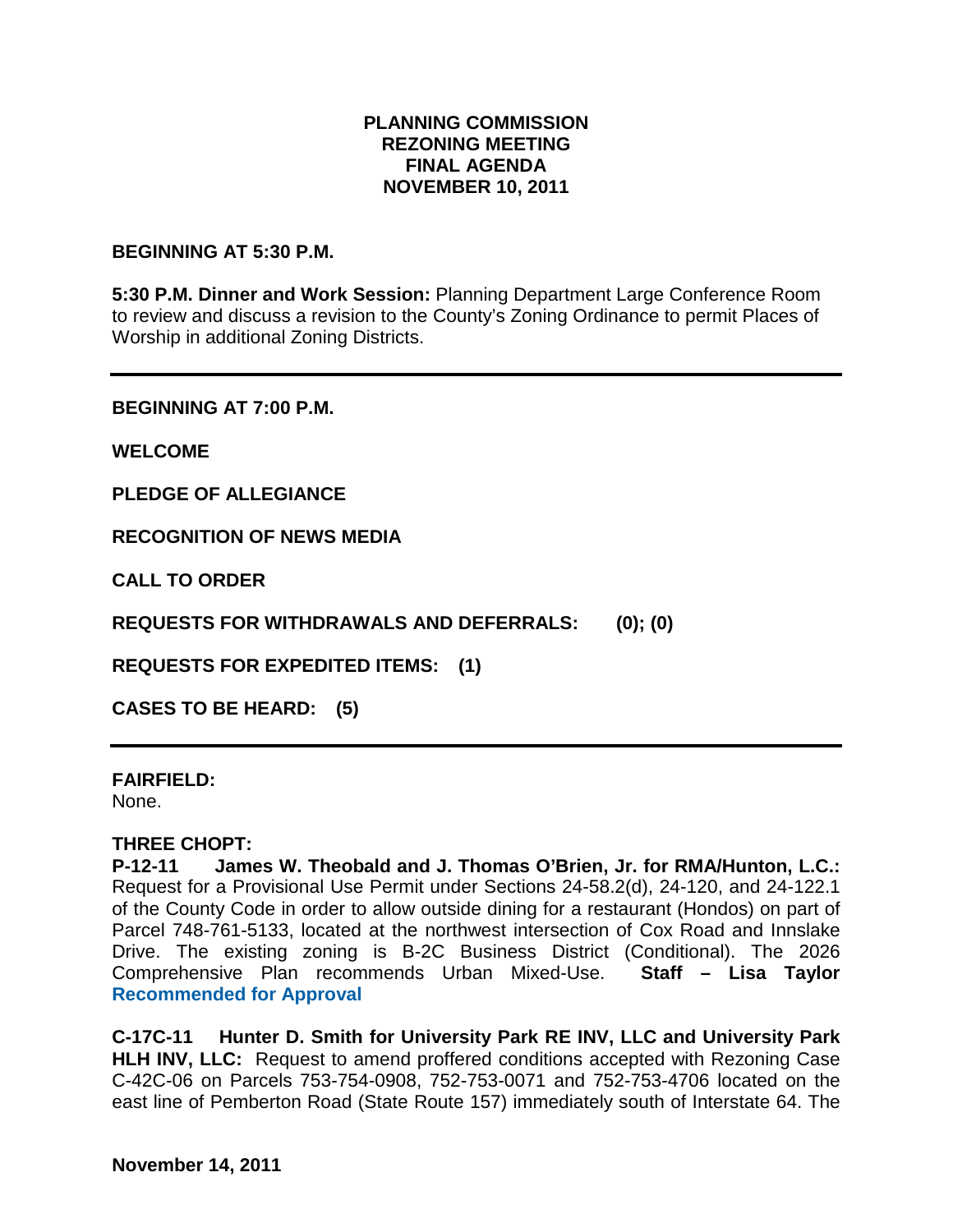applicant proposes to amend Proffer 21 regarding transportation improvements. The existing zoning is R-6C General Residence District (Conditional). The 2026 Comprehensive Plan recommends Semi-Public and Environmental Protection Area. **Staff – Ben Sehl (Expedited Agenda Requested) Recommended for Approval**

#### **TUCKAHOE:**

**P-13-11 William C. Frazier for Wal-Mart:** Request for a Provisional Use Permit under Section 24-58.2(a), 24-120 and 24-122.1 of Chapter 24 of the County Code in order to allow seasonal twenty-four (24) hour operation of a retail store (Wal-Mart) on Parcel 753-744-5576, located at the northwest intersection of N. Parham Road and Quioccasin Road. The existing zoning is B-2 Business District. The 2026 Comprehensive Plan recommends Commercial Arterial. The site is in the Enterprise Zone. **Staff – Roy Props Recommended for Approval**

#### **BROOKLAND:**

**C-18C-11 Robert Atack for Hunton Park Land Partners, LC:** Request to amend proffered conditions accepted with Rezoning Case C-25C-10 on Parcel 763-774-5187 located along the north line of Hunton Park Boulevard approximately 200 feet west of its intersection with Hunton Ridge Lane. The applicant proposes to amend Proffers 3, 13, 14, & 15 related to the site plan, tree save area, and streets. The existing zoning is RTHC Residential Townhouse District (Conditional). The 2026 Comprehensive Plan recommends Suburban Residential 1, density should not exceed 2.4 units per acre, and Environmental Protection Area. **Staff – Livingston Lewis Recommended for Approval**

#### **VARINA:**

#### *Deferred from the October 13, 2011 Meeting.*

**P-11-11 Andrew M. Condlin for Michael J. Carroll:** Request for a Provisional Use Permit required under proffered condition #9 accepted with C-60C-06 to allow twenty-four (24) hour operation of a convenience store with gas pumps (Wawa) on Parcel 816-712-7504 located at the northeast intersection of S. Laburnum Avenue and Eubank Road. The existing zoning is B-3C Business District (Conditional). The 2026 Comprehensive Plan recommends Commercial Concentration. The site is located in the Airport Safety Overlay District. **Staff – Roy Props Recommended for Denial**

# *Deferred from the October 13, 2011 Meeting.*

**Steve Faris for Osborne Glen, LLC: Request to conditionally rezone** from A-1 Agricultural District to R-5AC General Residence District (Conditional) part of Parcel 800-695-7559 containing approximately 58.7 acres located at the northwest intersection of Sholey Road and Osborne Turnpike. The applicant proposes a zero-lotline subdivision of no more than 119 lots. The R-5A District allows a minimum lot size of 5,625 square feet and a maximum density of six (6) units per acre. The use will be controlled by zoning ordinance regulations and proffered conditions. The 2026 Comprehensive Plan recommends Traditional Neighborhood Development, Suburban Mixed-Use, and Environmental Protection Area. **Staff – Rosemary Deemer Recommended for Denial**